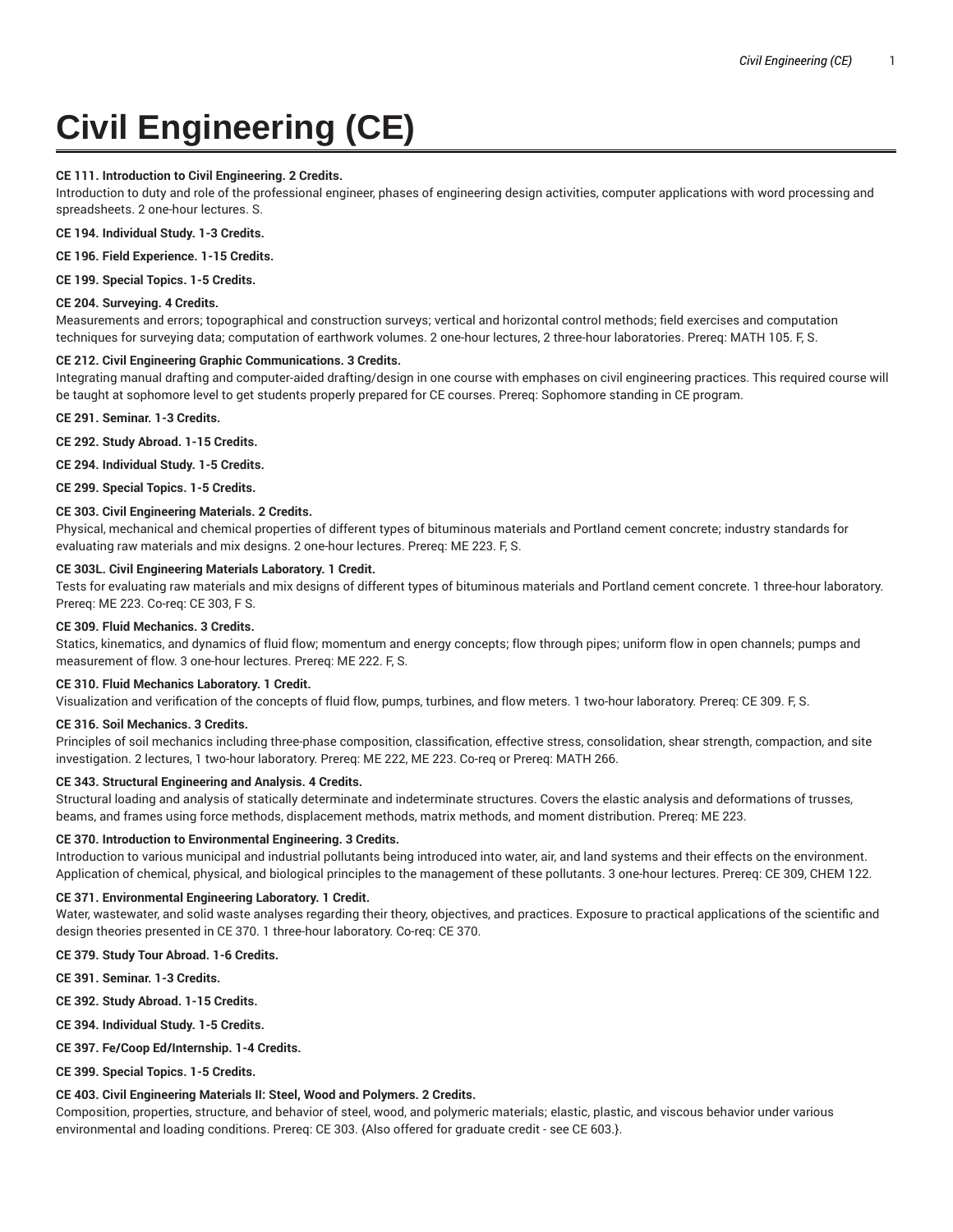## **CE 404. Reinforced Concrete. 3 Credits.**

Principles of design and analysis of reinforced concrete members, flexural and shear design of rectangular and tee beams, serviceability criteria, short and slender columns. 2 one-hour lectures, 1 two-hour session. Prereq: CE 343. F, S.

## **CE 405. Advanced Reinforced Concrete. 2 Credits.**

Development and anchorage of reinforcement, details of reinforcement in flexural members, continuous beams and one-way slabs, slender columns, two-way slabs. 1 one-hour lecture, 1 two-hour session. Prereq: CE 404. F, S {Also offered for graduate credit - see CE 605.}.

## **CE 408. Water Resources and Supply. 3 Credits.**

Hydrologic concepts, development of water supply sources, principles involved in the collection and transportation of water/wastewater/storm runoff, and distribution of water for municipal use. Prereq: CE 309. F, S.

## **CE 410. Water and Wastewater Engineering. 3 Credits.**

Principles involved in treatment, disposal, reuse, and recycling of municipal water supplies and wastewaters. Laboratory introduces tests to evaluate treatment requirements and effectiveness. 3 one-hour lectures, 1 three-hour laboratory. Prereq: CE 370. {Also offered for graduate credit - see CE 610.}.

# **CE 411. Design of Pre-stressed Concrete. 2 Credits.**

Theory and design of pre-stressed concrete structures, pre- and post-tensioning, loss of pre-stress, proportioning of flexural members, deflections. 2 one-hour lectures. Prereq: CE 404. S {Also offered for graduate credit - see CE 611.}.

#### **CE 417. Slope Stability and Retaining Walls. 3 Credits.**

Performance and design of retaining walls, sheet pile walls, braced walls, and reinforced earth. Also evaluation and mitigation of unstable earth slopes. Prereq: CE 316. S {Also offered for graduate credit - see CE 617.}.

## **CE 418. Transportation Engineering. 4 Credits.**

Location, analysis, modeling, and design of multi-modal facilities including highways, railways, airports, terminals, harbors, ports, canals, waterways, pipelines, and conveyor systems. 3 one-hour lectures, 1 two-hour session. Prereq: CE 204, ME 221, MATH 259.

## **CE 419. Pavement Design. 3 Credits.**

Design of flexible and rigid pavements including sub-grade, base courses, surface courses; evaluation criteria including soil, climate, traffic, material, drainage; initial and maintenance cost considerations; construction practices. 3 one-hour lectures. Co-req: CE 303. {Also offered for graduate credit see CE 619.}.

# **CE 421. Open Channel Flow. 3 Credits.**

Geometric and hydraulic properties of open channels, continuity, momentum and energy principles, design of channels, gradually varied flow, critical flow and culvert design. 3 one-hour lectures. Prereq: CE 309. S {Also offered for graduate credit - see CE 621.}.

#### **CE 425. Bridge Evaluation and Rehabilitation. 3 Credits.**

Topics include bridge evaluation methodologies, review of bridge codes, behavior of constructed bridges, sources of bridge deterioration, rehabilitation design with advanced composite materials, structural health monitoring. Prereq: CE 343 and CE 404. {Also offered for graduate credit - see CE 625.}.

#### **CE 430. Timber and Form Design. 3 Credits.**

Analysis and design of wood structures and concrete formwork. 2 one-hour lectures, 1 three-hour session. Prereq: ME 223. S {Also offered for graduate credit - see CE 630.}.

# **CE 441. Finite Element Analysis. 3 Credits.**

Weak and strong solutions to governing differential equations in bars, boundary conditions, Galerkin approximation, nodal basis functions, shape functions. Beam and two-dimensional problems with triangular and quadrilateral elements. Prereq: CE 343. {Also offered for graduate credit - see CE 641.}.

## **CE 442. Matrix Analysis of Structures. 2 Credits.**

Review of matrix algebra, flexibility and stiffness methods, direct stiffness method, introduction to finite element analysis. 2 lectures. Prereq: CE 343. F, S {Also offered for graduate credit - see CE 642.}.

#### **CE 444. Structural Steel Design. 3 Credits.**

Design of metal structures including mechanical behavior of metals; behavior and proportioning of tension and compression members; beams, beam columns, and connections; selection of metal structural systems. 2 one-hour lectures, 1 two-hour session. Prereq: CE 343. F.

## **CE 445. Advanced Steel Design. 2 Credits.**

Analysis and design of metal structures including connections, selection of structural systems. 1 one-hour lecture, 1 two-hour session. Prereq: CE 444. S {Also offered for graduate credit - see CE 645.}.

#### **CE 446. Basic Dynamics of Structures. 3 Credits.**

Analysis of single degree of freedom structural systems to harmonic and general dynamic loading, free vibration of multiple degree of freedom systems, modal superposition, earthquake engineering. 3 one-hour lectures. Prereq: CE 343. F {Also offered for graduate credit - see CE 646.}.

#### **CE 447. Stability of Structures. 3 Credits.**

Concepts of stability of equilibrium; stability criteria, work, energy and variational methods; elastic buckling of columns, beams, frames, and plates; FE implementations of stability; design of locally unstable sections. Prereq: CE 343. {Also offered for graduate credit - see CE 647.}.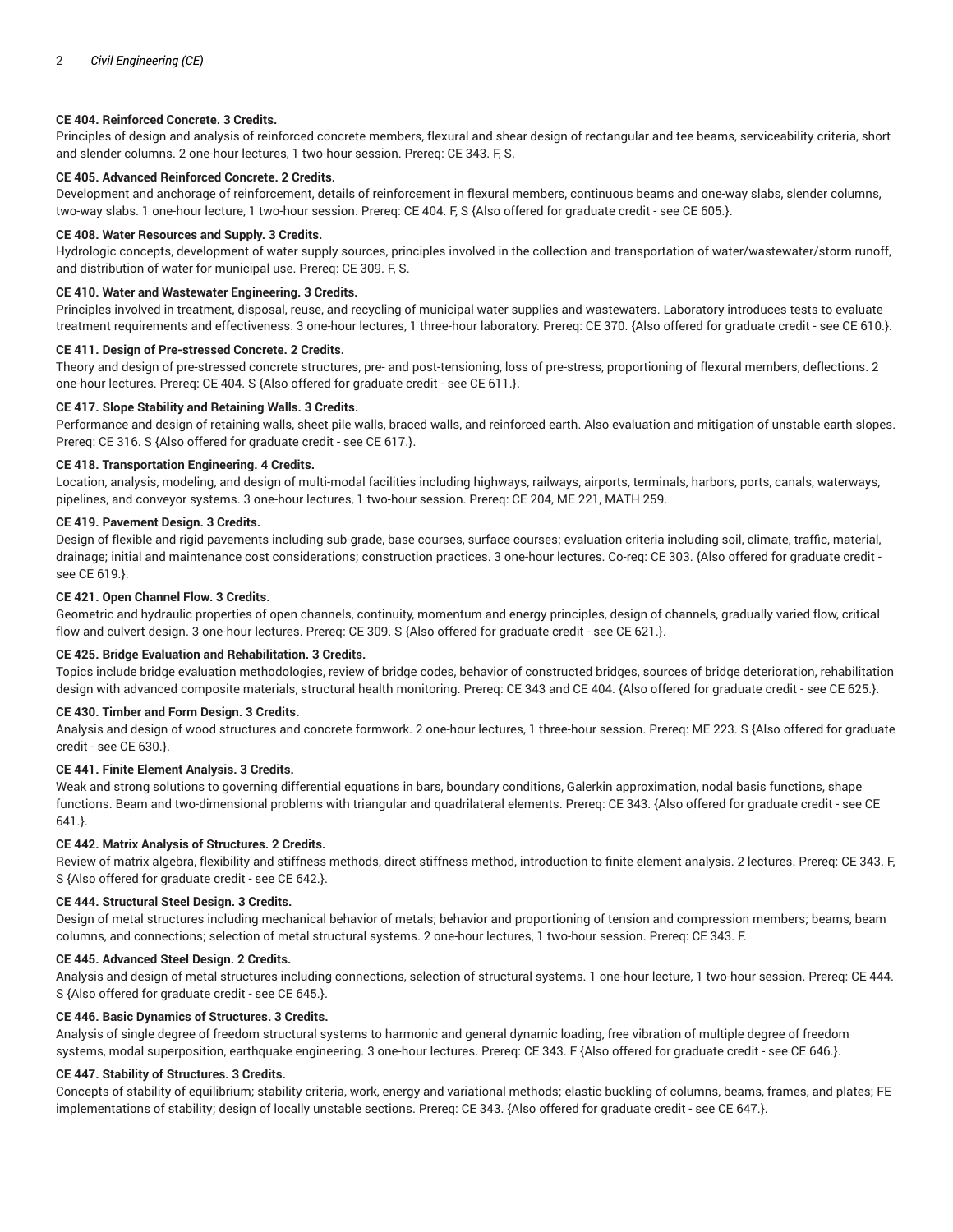## **CE 451. Advanced Surveying. 2 Credits.**

Property description and legal land surveys. Astronomical observations to establish position and direction. State plane coordinates. 2 one-hour lectures. Prereq: CE 204.{Also offered for graduate credit - see CE 651.}.

## **CE 452. Fundamentals of Oil & Gas Pipeline: Design, Operation, Inspection & Maintenance. 3 Credits.**

This course introduces the fundamentals to design, operate, inspect, and maintain oil & gas pipelines, including basics for pipeline materials, design, network, construction, measuring and detection technology, maintenance, and repair. Prereq: CE 418. {Also offered for graduate credit - see CE 652.}.

#### **CE 454. Geometric Highway Design. 3 Credits.**

Location and design of highways and streets; design controls, elements of design; cross-section design; design of intersections, interchanges, safety appurtenances, and 3R projects. 2 one-hour lectures, 1 two-hour session. Prereq: CE 418. F {Also offered for graduate credit - see CE 654.}.

## **CE 455. Airport Planning and Design. 2 Credits.**

System planning and demand forecasting; siting and configuration of airports; aircraft characteristics; air traffic controls; standards for geometric design, pavement design, drainage and safety. 2 one-hour lectures. Prereq: CE 418. F {Also offered for graduate credit - see CE 655.}.

## **CE 456. Railroad Planning and Design. 3 Credits.**

Rail planning and location analysis, track/rail structure, track layout and control system, locomotives and train resistance, track safety standards and geometrics, terminal design. 3 one-hour lectures. Prereq: CE 418. F {Also offered for graduate credit - see CE 656.}.

#### **CE 457. Pavement Management Systems. 2 Credits.**

Pavement design, maintenance, and rehabilitation strategies; planning, budgeting, and programming for pavement management at network and project levels; development, design, and maintenance of pavement management systems. 2 one-hour lectures. Prereq: CE 303.

## **CE 458. Bituminous Materials and Mix. 3 Credits.**

This course presents fundamental knowledge of asphalt material properties, performance requirements, specifications and related test characteristics. Prereq: CE 303 {Also offered for graduate credit - see CE 658.}.

## **CE 461. Foundation Engineering. 3 Credits.**

Performance and selection of the following foundations: shallow, mat, combined pile, and drilled piers. 3 one-hour lectures. Prereq: CE 316. F {Also offered for graduate credit - see CE 661.}.

## **CE 462. Designing with Geosynthetics. 2 Credits.**

Theories, principles, and engineering design using geosynthetic materials for a variety of civil engineering applications. Applications to geotechnical, environmental, transportation, and water resources fields are emphasized. Includes construction issues. Prereq: CE 316. S {Also offered for graduate credit - see CE 662.}.

#### **CE 463. Geotechnical Earthquake Engineering. 3 Credits.**

Wave propagation in soils, dynamic properties of soils, cyclic stress-strain behavior of soils, ground response analysis, liquefaction, soil-structure interaction, seismic design of foundations, retaining walls, and seismic slope stability analysis. Prereq: CE 316. {Also offered for graduate credit - see CE 663.}.

#### **CE 464. Advanced Soil Mechanics. 2 Credits.**

This course introduces the students to advanced topics in soil mechanics, 1) unsaturated soil mechanics and 2) molecular modeling of clay-fluid interactions, for the design of foundations, retaining walls and slopes for realistic soil moisture conditions. Prereq: CE 316. {Also offered for graduate credit - see CE 664.}.

## **CE 471. Environmental Nanotechnology. 3 Credits.**

This course introduces nanotechnology with special emphasis on environmental science and engineering. Applications and environmental implications of nanotechnology will be discussed from a national and global perspective. Prereq: CE 370 and junior or senior standing. {Also offered for graduate credit - see CE 671.}.

#### **CE 472. Solid Waste Management. 3 Credits.**

Basic study of solid waste materials, current collection methods, available disposal techniques, recycling and resource conservation, and economics of solid waste collection and disposal. 3 one-hour lectures. Prereq: CE 370. {Also offered for graduate credit - see CE 672.}.

## **CE 473. Air Pollution. 3 Credits.**

Fundamentals of air pollution and its control technology. Types and sources of air pollutants, meteorology, effects on plants, animals, people, and property. Design of control equipment. 3 one-hour lectures, 1 three-hour laboratory. Prereq: CE 370. S {Also offered for graduate credit - see CE 673.}.

#### **CE 476. Watershed Modeling. 3 Credits.**

Concepts of watershed, watershed hydrology, application of GIS tools, DEM-based watershed delineation, watershed hydrologic modeling, state-of-theart watershed modeling software, and hands-on applications. Prereq: CE 408. {Also offered for graduate credit - see CE 676.}.

## **CE 477. Applied Hydrology. 3 Credits.**

Scope of hydrology, hydrologic cycle and components, runoff volume and peak flow estimation, hydrograph analysis, probabilistic concepts in water resources, flood- frequency analysis, application of risk concepts to hydrological design, flow estimation for ungaged watersheds. Two 75-minute lectures. Prereq: CE 408. F {Also offered for graduate credit - see CE 677.}.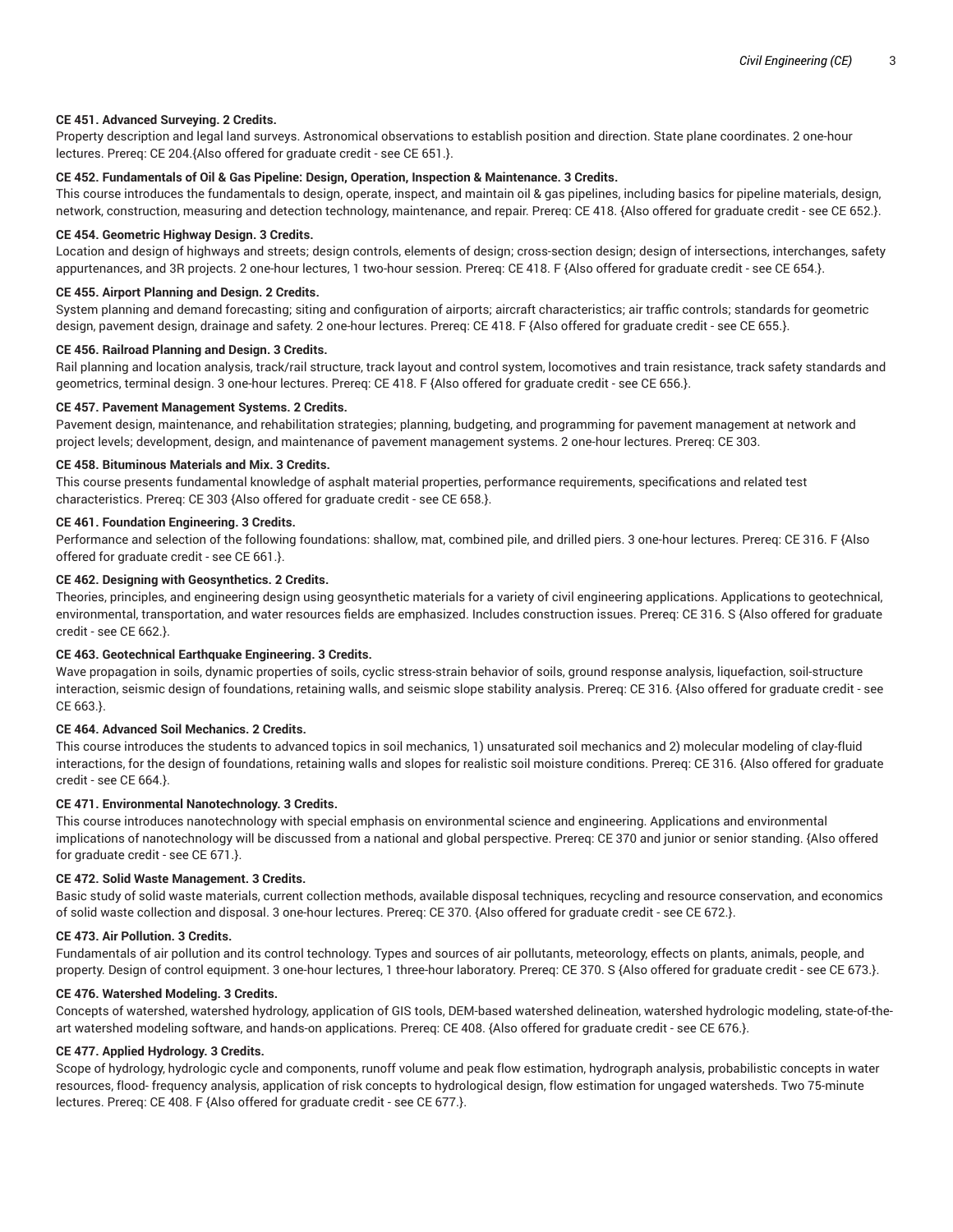# **CE 478. Water Quality Management. 3 Credits.**

Physical, chemical, biological, hydrological characteristics, and hydrodynamic elements of receiving waters. Characterizations, measurement, and modeling methods of river/streams, lakes/reservoirs, and groundwater systems. 2 one-hour lectures. Prereq: CE 370. {Also offered for graduate credit see CE 678.}.

## **CE 479. Advanced Water and Wastewater Treatment. 3 Credits.**

Selected problems in the investigation and design of sewerage systems, water distribution systems, wastewater treatment plants, and water purification plants. 2 one-hour lectures. Prereq: CE 370 and CE 410. {Also offered for graduate credit - see CE 679.}.

## **CE 483. Contracts and Specifications. 3 Credits.**

Formation, interpretation, and termination of engineering contracts. Engineering specifications and drawings. Other legal matters of concern to engineers. 2 one-hour lectures. Prereq: Senior standing. F, S.

## **CE 486. Nanotechnology and Nanomaterials. 3 Credits.**

This course covers principles of nanotechnology, nanomaterials and develops a framework for their understanding. The basic tools of nanotechnology: nanoscale characterization, physics and materials design will be discussed in the context of current technological advances. Prereq: Senior standing in Engineering or Sciences. Cross-listed with ME 486. {Also offered for graduate credit - see CE 686.}.

## **CE 489. Senior Design. 3 Credits.**

An open-ended capstone design project encompassing a number of civil engineering disciplines. Management, business, public policy, and leadership concepts. Importance of professional licensure. 3 one-hour lectures. Prereq: Senior standing. F, S.

**CE 491. Seminar. 1-5 Credits.**

**CE 492. Study Abroad. 1-15 Credits.**

**CE 494. Individual Study. 1-5 Credits.**

**CE 496. Field Experience. 1-15 Credits.**

**CE 499. Special Topics. 1-5 Credits.**

## **CE 603. Civil Engineering Materials II: Steel, Wood and Polymers. 2 Credits.**

Composition, properties, structure, and behavior of steel, wood, and polymeric materials; elastic, plastic, and viscous behavior under various environmental and loading conditions. {Also offered for undergraduate credit - see CE 403.}.

#### **CE 605. Advanced Reinforced Concrete. 2 Credits.**

Development and anchorage of reinforcement, details of reinforcement in flexural members, continuous beams and one-way slabs, slender columns, two-way slabs. 1 one-hour lecture, 1 two-hour session. F, S {Also offered for undergraduate credit - see CE 405.}.

#### **CE 610. Water & Wastewater Engineering. 3 Credits.**

Principles involved in treatment, disposal, reuse, and recycling of municipal water supplies and wastewaters. Laboratory introduces tests to evaluate treatment requirements and effectiveness. 3 one-hour lectures, 1 three-hour laboratory. F {Also offered for undergraduate credit - see CE 410.}.

## **CE 611. Design of Pre-stressed Concrete. 2 Credits.**

Theory and design of pre-stressed concrete structures, pre- and post-tensioning, loss of pre-stress, proportioning of flexural members, deflections. 2 one-hour lectures. S {Also offered for undergraduate credit - see CE 411.}.

#### **CE 617. Slope Stability and Retaining Walls. 3 Credits.**

Performance and design of retaining walls, sheet pile walls, braced walls, and reinforced earth. Also evaluation and mitigation of unstable earth slopes.S {Also offered for undergraduate credit - see CE 417.}.

## **CE 619. Pavement Design. 3 Credits.**

Design of flexible and rigid pavements including sub-grade, base courses, surface courses; evaluation criteria including soil, climate, traffic, material, drainage; initial and maintenance cost considerations; construction practices. 3 one-hour lectures. {Also offered for undergraduate credit - see CE 419.}.

## **CE 621. Open Channel Flow. 3 Credits.**

Geometric and hydraulic properties of open channels, continuity, momentum and energy principles, design of channels, gradually varied flow, critical flow and culvert design. 3 one-hour lectures. S {Also offered for undergraduate credit - see CE 421.}.

## **CE 625. Bridge Evaluation and Rehabilitation. 3 Credits.**

Topics include bridge evaluation methodologies, review of bridge codes, behavior of constructed bridges, sources of bridge deterioration, rehabilitation design with advanced composite materials, structural health monitoring. {Also offered for undergraduate credit - see CE 425.}.

## **CE 630. Timber and Form Design. 3 Credits.**

Analysis and design of wood structures and concrete formwork. 2 one-hour lectures, 1 three-hour session. S {Also offered for undergraduate credit see CE 430.}.

# **CE 641. Finite Element Analysis. 3 Credits.**

Weak and strong solutions to governing differential equations in bars, boundary conditions, Galerkin approximation, nodal basis functions, shape functions. Beam and two-dimensional problems with triangular and quadrilateral elements. F, S {Also offered for undergraduate credit - see CE 441.}.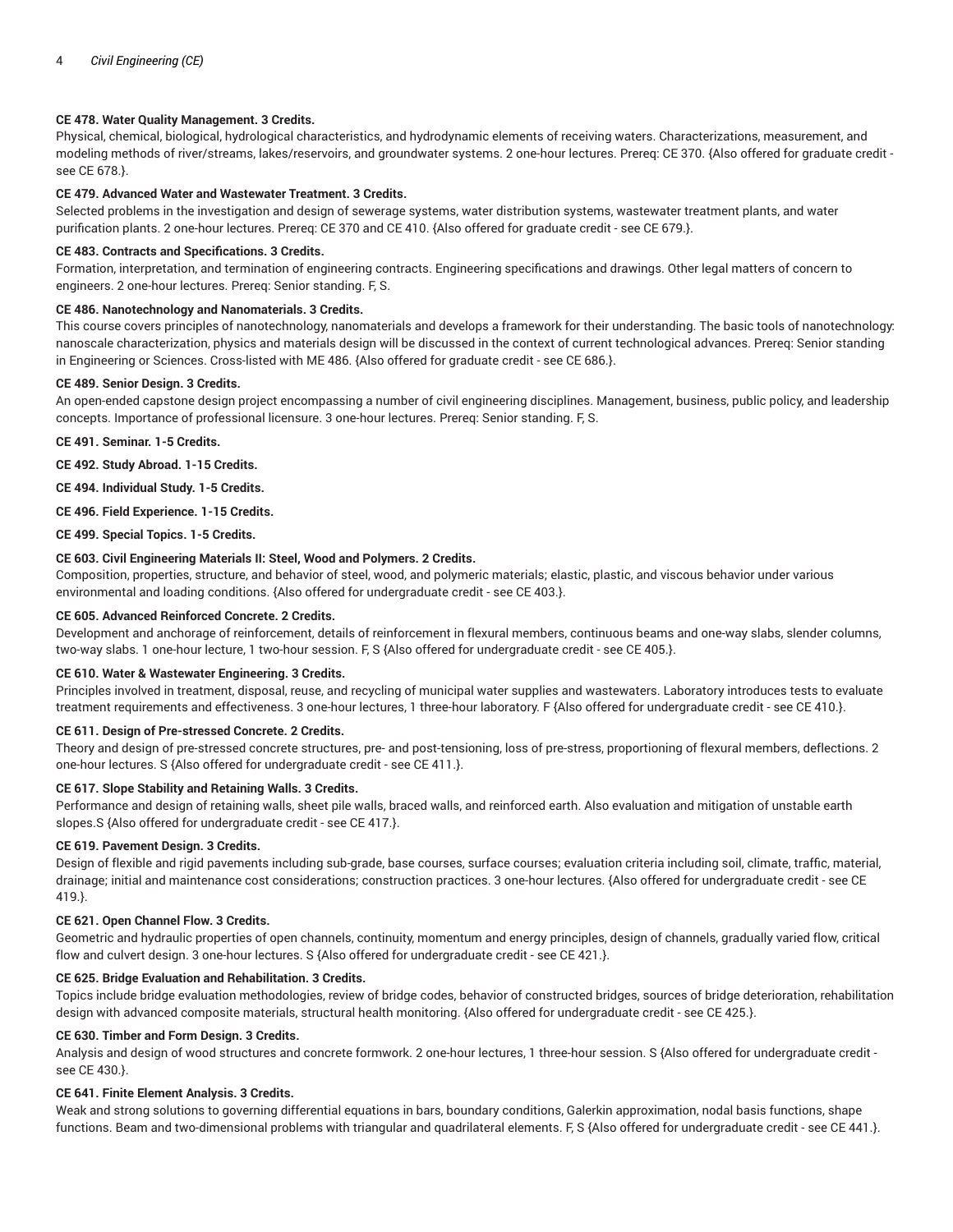## **CE 642. Matrix Analysis of Structures. 2 Credits.**

Review of matrix algebra, flexibility and stiffness methods, direct stiffness method, introduction to finite element analysis. 2 lectures. F, S {Also offered for undergraduate credit - see CE 442.}.

## **CE 645. Advanced Steel Design. 2 Credits.**

Analysis and design of metal structures including connections, selection of structural systems. 1 one-hour lecture, 1 two-hour session. S {Also offered for undergraduate credit - see CE 445.}.

#### **CE 646. Basic Dynamics of Structures. 3 Credits.**

Analysis of single degree of freedom structural systems to harmonic and general dynamic loading, free vibration of multiple degree of freedom systems, modal superposition, earthquake engineering. 3 one-hour lectures. F {Also offered for undergraduate credit - see CE 446.}.

## **CE 647. Stability of Structures. 3 Credits.**

Concepts of stability of equilibrium; stability criteria, work, energy and variational methods; elastic buckling of columns, beams, frames, and plates; FE implementations of stability; design of locally unstable sections. {Also offered for undergraduate credit - see CE 447.}.

## **CE 651. Advanced Surveying. 2 Credits.**

Property description and legal land surveys. Astronomical observations to establish position and direction. State plane coordinates. 2 one-hour lectures. {Also offered for undergraduate credit - see CE 451.}.

#### **CE 652. Fundamentals of Oil & Gas Pipeline: Design, Operation, Inspection & Maintenance. 3 Credits.**

This course introduces the fundamentals to design, operate, inspect, and maintain oil & gas pipelines, including basics for pipeline materials, design, network, construction, measuring and detection technology, maintenance, and repair. {Also offered for undergraduate credit - see CE 452.}.

## **CE 654. Geometric Highway Design. 3 Credits.**

Location and design of highways and streets; design controls, elements of design; cross-section design; design of intersections, interchanges, safety appurtenances, and 3R projects. 2 one-hour lectures, 1 two-hour session. F {Also offered for undergraduate credit - see CE 454.}.

# **CE 655. Airport Planning and Design. 2 Credits.**

System planning and demand forecasting; siting and configuration of airports; aircraft characteristics; air traffic controls; standards for geometric design, pavement design, drainage and safety. 2 one-hour lectures. F{Also offered for undergraduate credit - see CE 455.}.

## **CE 656. Railroad Planning and Design. 3 Credits.**

Rail planning and location analysis, track/rail structure, track layout and control system, locomotives and train resistance, track safety standards and geometrics, terminal design. 3 one-hour lectures. F {Also offered for undergraduate credit - see CE 456.}.

#### **CE 658. Bituminous Materials and Mix. 3 Credits.**

This course presents fundamental knowledge of asphalt material properties, performance requirements, specifications and related test characteristics. {Also offered for undergraduate credit - see CE 458.}.

## **CE 661. Foundation Engineering. 3 Credits.**

Performance and selection of the following foundations: shallow, mat, combined pile, and drilled piers. 3 one-hour lectures. F {Also offered for undergraduate credit - see CE 461.}.

# **CE 662. Designing with Geosynthetics. 2 Credits.**

Theories, principles, and engineering design using geosynthetic materials for a variety of civil engineering applications. Applications to geotechnical, environmental, transportation, and water resources fields are emphasized. Includes construction issues. S {Also offered for undergraduate credit - see CE 462.}.

#### **CE 663. Geotechnical Earthquake Engineering. 3 Credits.**

Wave propagation in soils, dynamic properties of soils, cyclic stress-strain behavior of soils, ground response analysis, liquefaction, soil-structure interaction, seismic design of foundations, retaining walls, and seismic slope stability analysis. {Also offered for undergraduate credit - see CE 463.}.

## **CE 664. Advanced Soil Mechanics. 2 Credits.**

This course introduces the students to advanced topics in soil mechanics, 1) unsaturated soil mechanics and 2) molecular modeling of clay-fluid interactions, for the design of foundations, retaining walls and slopes for realistic soil moisture conditions. {Also offered for undergraduate credit - see CE 464.}.

## **CE 671. Environmental Nanotechnology. 3 Credits.**

This course introduces nanotechnology with special emphasis on environmental science and engineering. Applications and environmental implications of nanotechnology will be discussed from a national and global perspective. {Also offered for undergraduate credit - see CE 471.}.

#### **CE 672. Solid Waste Management. 3 Credits.**

Basic study of solid waste materials, current collection methods, available disposal techniques, recycling and resource conservation, and economics of solid waste collection and disposal. 3 one-hour lectures. {Also offered for undergraduate credit - see CE 472.}.

#### **CE 673. Air Pollution. 3 Credits.**

Fundamentals of air pollution and its control technology. Types and sources of air pollutants, meteorology, effects on plants, animals, people, and property. Design of control equipment. 3 one-hour lectures, 1 three-hour laboratory. S {Also offered for undergraduate credit - see CE 473.}.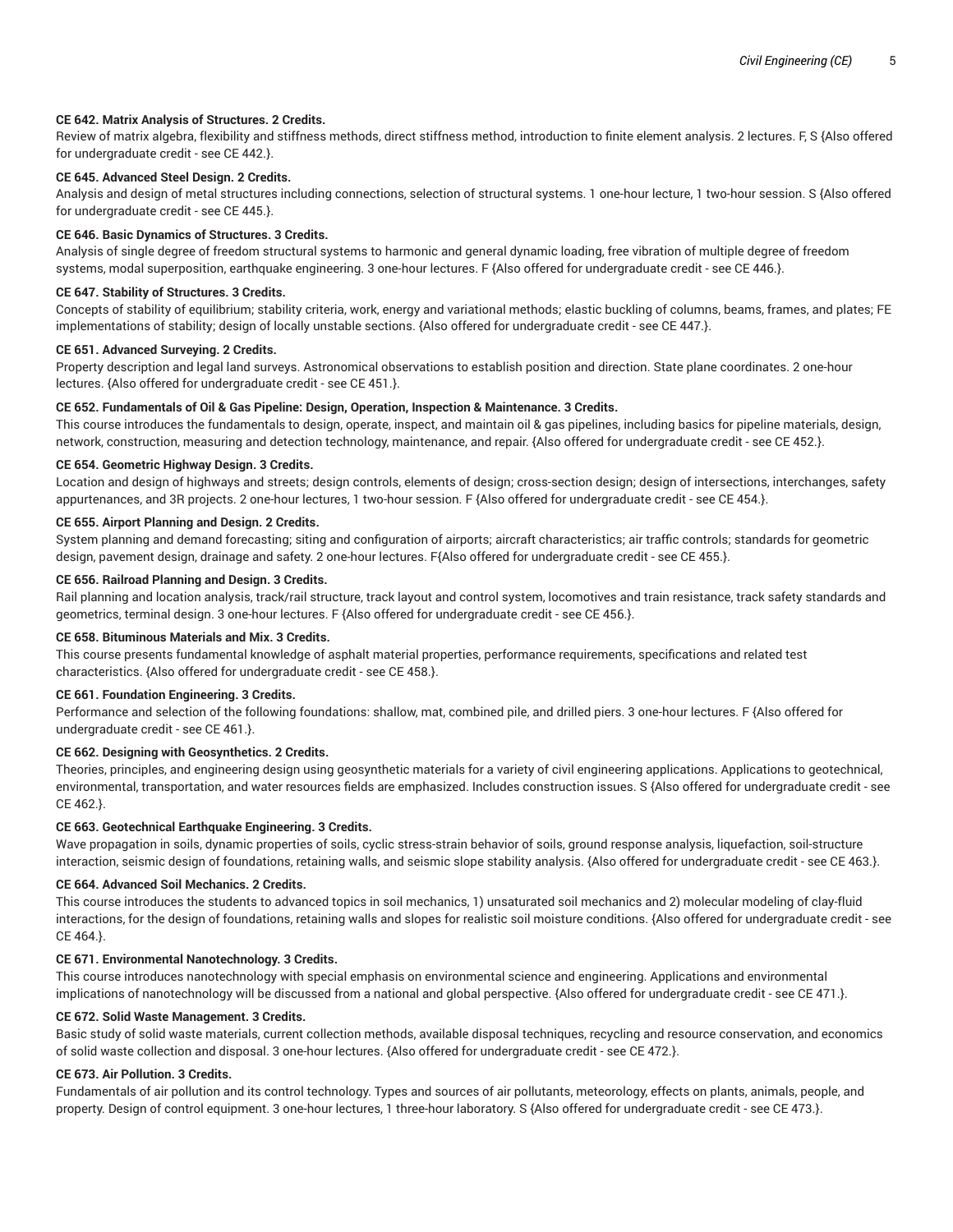## **CE 676. Watershed Modeling. 3 Credits.**

Concepts of watershed, watershed hydrology, application of GIS tools, DEM-based watershed delineation, watershed hydrologic modeling, state-of-theart watershed modeling software, and hands-on applications. {Also offered for undergraduate credit - see CE 476.}.

# **CE 677. Applied Hydrology. 3 Credits.**

Scope of hydrology, hydrologic cycle and components, runoff volume and peak flow estimation, hydrograph analysis, probabilistic concepts in water resources, flood- frequency analysis, application of risk concepts to hydrological design, flow estimation for ungaged watersheds. Two 75-minute lectures. F {Also offered for undergraduate credit - see CE 477.}.

## **CE 678. Water Quality Management. 3 Credits.**

Physical, chemical, biological, hydrological characteristics, and hydrodynamic elements of receiving waters. Characterizations, measurement, and modeling methods of river/streams, lakes/reservoirs, and groundwater systems. 2 one-hour lectures. {Also offered for undergraduate credit - see CE 478 .}.

## **CE 679. Advanced Water and Wastewater Treatment. 3 Credits.**

Selected problems in the investigation and design of sewerage systems, water distribution systems, wastewater treatment plants, and water purification plants. 2 one-hour lectures. {Also offered for undergraduate credit - see CE 479.}.

## **CE 686. Nanotechnology and Nanomaterials. 3 Credits.**

This course covers principles of nanotechnology, nanomaterials and develops a framework for their understanding. The basic tools of nanotechnology: nanoscale characterization, physics and materials design will be discussed in the context of current technological advances. Cross-listed with ME 686. {Also offered for undergraduate credit - see CE 486.}.

## **CE 690. Graduate Seminar. 1-3 Credits.**

**CE 695. Field Experience. 1-15 Credits.**

**CE 696. Special Topics. 1-5 Credits.**

## **CE 701. Theory of Elasticity. 2 Credits.**

Theoretical and applied study of the classical theories of plates and shells as they pertain to engineering problems including small displacement of rectangular and circular plates and thin shells. 2 one-hour lectures.

## **CE 702. Plates and Shells. 2 Credits.**

A theoretical study of linear elasticity, Saint Venant's problems, plain stress, plain strain, strain energy, and torsion. 2 one-hour lectures.

## **CE 706. Plastic Design in Structural Steel. 2 Credits.**

Inelastic bending of beams and frames, application of upper and lower bound theorems, calculation of deflection, effect of axial and shearing forces on flexural strength, connections, structural safety, and rules of plastic design. 2 one-hour lectures.

## **CE 709. Dynamics of Structures and Foundations. 2 Credits.**

Advanced topics in structural dynamics, frequency domain response, generalized coordinates, nonlinear structural response, dynamic analysis of framed structures, structures with distributed properties, seismic design considerations. 2 one-hour lectures.

#### **CE 714. Theory of Elastic Stability. 2 Credits.**

Bending of beams under simultaneous action of axial and lateral loads, buckling of compressed bars in both the elastic and plastic ranges, design formulas, lateral buckling of beams. 2 one-hour lectures.

#### **CE 720. Continuum Mechanics. 3 Credits.**

Tensor analysis in affined and metric spaces, kinematics of motion, general principles of continuum mechanics, thermodynamics of deformation, and postulates on constitutive laws. 3 one-hour lectures. Cross-listed with ME 720. F.

## **CE 725. Biomaterials-Materials in Biomedical Engineering. 3 Credits.**

This course covers the fundamentals of synthesis, properties, and biocompatibility of metallic, ceramic, polymeric and composite materials that are designed for replacement of biological materials such as hard and soft tissues.

## **CE 757. Pavement Evaluation and Rehabilitation. 3 Credits.**

Advanced knowledge of pavement performance; pavement evaluation; implementation of pavement management at network and project level; maintenance and rehabilitation strategies; life-cycle-cost analysis.

#### **CE 762. Advanced Foundation Engineering. 2 Credits.**

Advanced topics in performance and design of foundations. Current topics include a two-dimensional finite element analysis of the foundation and its supporting soil. 2 one-hour lectures. Prereq: CE 661.

## **CE 768. Advanced Water and Wastewater Laboratory. 3 Credits.**

Studies on selected processes, efficiency and evaluation of water and wastewater treatment. Selected methods of water and wastewater analyses. 2 one-hour lectures, 1 three-hour laboratory.

## **CE 770. Hazardous Waste Site Remediation. 3 Credits.**

Overview of hazardous waste issues, classification, legislation, process fundamentals, fate and transport of contaminants, management, and treatment/remediation methods. 3 one-hour lectures. S.